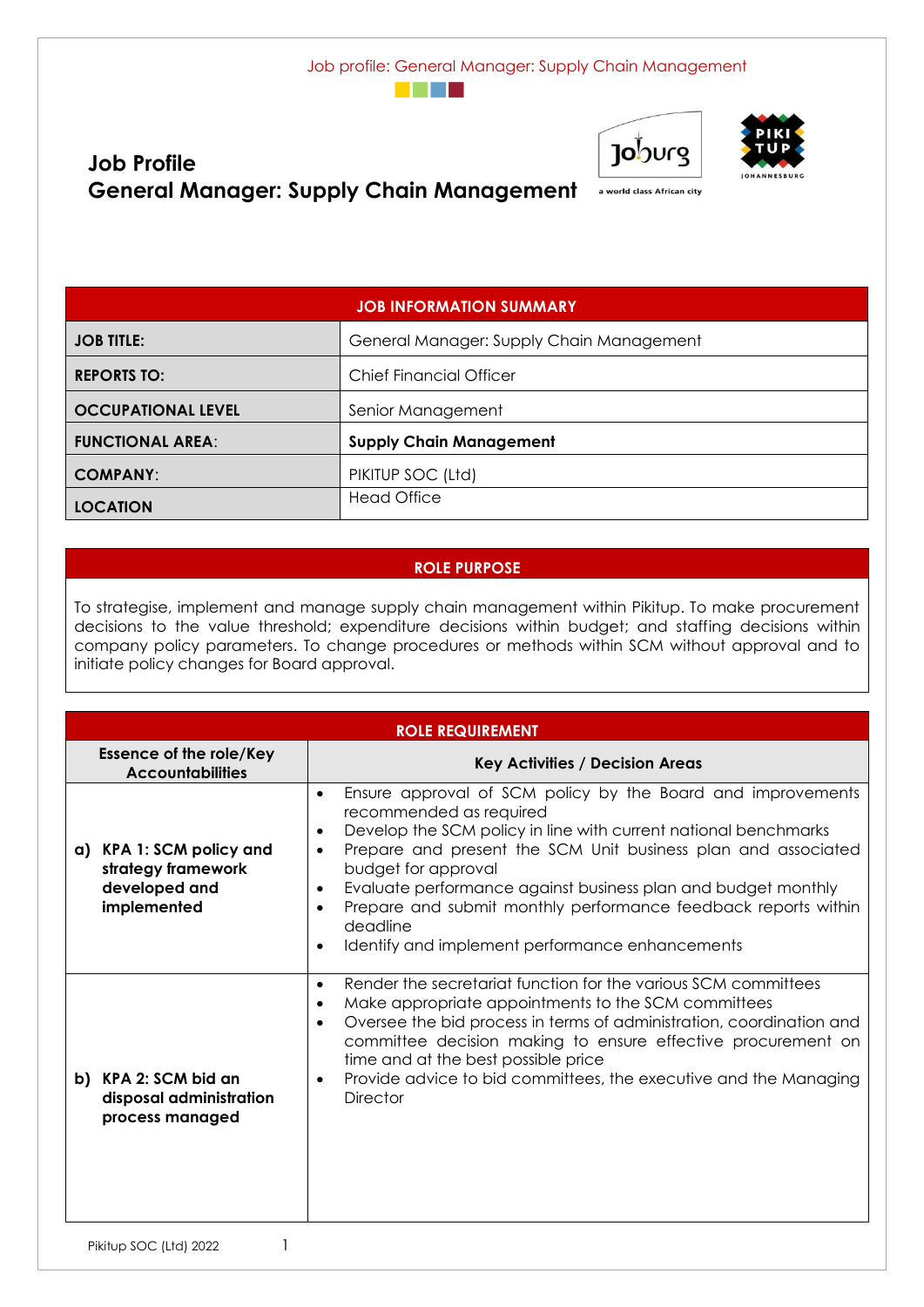|    | <b>ROLE REQUIREMENT</b>                                                            |                                                                                                                                                                                                                                                                                                                                                                                                                                                                                                                                                                                                                                                                                                                                                                    |  |  |
|----|------------------------------------------------------------------------------------|--------------------------------------------------------------------------------------------------------------------------------------------------------------------------------------------------------------------------------------------------------------------------------------------------------------------------------------------------------------------------------------------------------------------------------------------------------------------------------------------------------------------------------------------------------------------------------------------------------------------------------------------------------------------------------------------------------------------------------------------------------------------|--|--|
|    | <b>Essence of the role/Key</b><br><b>Accountabilities</b>                          | <b>Key Activities / Decision Areas</b>                                                                                                                                                                                                                                                                                                                                                                                                                                                                                                                                                                                                                                                                                                                             |  |  |
|    | c) KPA 3: Demand and<br>acquisition management<br>plan in place and<br>implemented | Obtain approval of annual acquisition management plan<br>$\bullet$<br>Obtain stakeholder buy-in in formulation of the plan<br>$\bullet$<br>Formulate acquisition management plan to support the business<br>$\bullet$<br>plan<br>Manage the strategic and operational sourcing process (including<br>$\bullet$<br>list of accredited providers, evaluation and selection of suppliers, bid<br>contract<br>management,<br>management,<br>and<br>purchasing<br>administration)<br>Manage<br>commodity<br>inventory<br>stock-<br>levels<br>to<br>prevent<br>$\bullet$<br>outs/overstocking<br>Assess, finalise and present all tender evaluation reports to the Bid<br>$\bullet$<br>Adjudication Committee. (From All Commodity Managers and<br>Sourcing Specialists) |  |  |
|    | d) KPA 4: Management of<br><b>BEE/SMME development</b>                             | Develop BEE and SMME suppliers in line with empowerment strategy<br>$\bullet$<br>Ensure that mentorship and training programmes are in place<br>$\bullet$<br>Develop, implement and monitor the Expanded Public Works<br>Programme (EPWP) in line with strategy<br>Oversee database of accredited suppliers' information<br>$\bullet$<br>Maintain high-level BEE/SMME stakeholder relationships                                                                                                                                                                                                                                                                                                                                                                    |  |  |
|    | e) KPA 5: Risk and<br>performance<br>management                                    | Perform regular risk assessments, communicate results appropriately<br>$\bullet$<br>and ensure that strategies are in place to mitigate such risks<br>timeously<br>Develop a risk strategy and profile<br>Ensure that a fraud prevention plan is in place and implemented<br>Create and maintain a risk and fraud prevention awareness culture<br>Implant an internal control plan                                                                                                                                                                                                                                                                                                                                                                                 |  |  |
| f) | KPA 6: Logistics and<br>disposal management<br>planning and<br>management          | Manage inventory to ensure losses and surpluses are within<br>$\bullet$<br>acceptable levels<br>Ensure that asset management systems and plans are in place and<br>monitored<br>Oversee purchase order and contract administration<br>$\bullet$<br>Manage goods in transit<br>$\bullet$<br>Manage stores effectively to store stock securely, ensure the rotation<br>$\bullet$<br>of stock, ensure obsolescence and shrinkage are kept to a minimum<br>as well as accurate accounting for stock holding<br>Ensure disposal management planning and execution<br>$\bullet$                                                                                                                                                                                          |  |  |
|    | g) KPA 7: Overall co-<br>ordination and<br>effectiveness of SCM<br>function        | Ensure smooth coordination of all SCM functions<br>Secure end-user satisfaction through the effectiveness of SCM<br>functions                                                                                                                                                                                                                                                                                                                                                                                                                                                                                                                                                                                                                                      |  |  |
|    | h) KPA 8: Supervision/<br>management of<br>employees and staff<br>development      | Acts<br>$\bullet$<br>Supervise staff through informal and formal discussions<br>$\bullet$<br>Manage staff performance through implementing the performance<br>$\bullet$<br>management system and using it as fully as possible<br>Conduct needs analysis discussions based on performance<br>$\bullet$<br>appraisals and determine staff training needs<br>Maintain an open-door policy with regard to subordinates to<br>$\bullet$<br>empower them to seek assistance and to motivate them when<br>required<br>Comply with internal staff regulations and HR related legislation                                                                                                                                                                                  |  |  |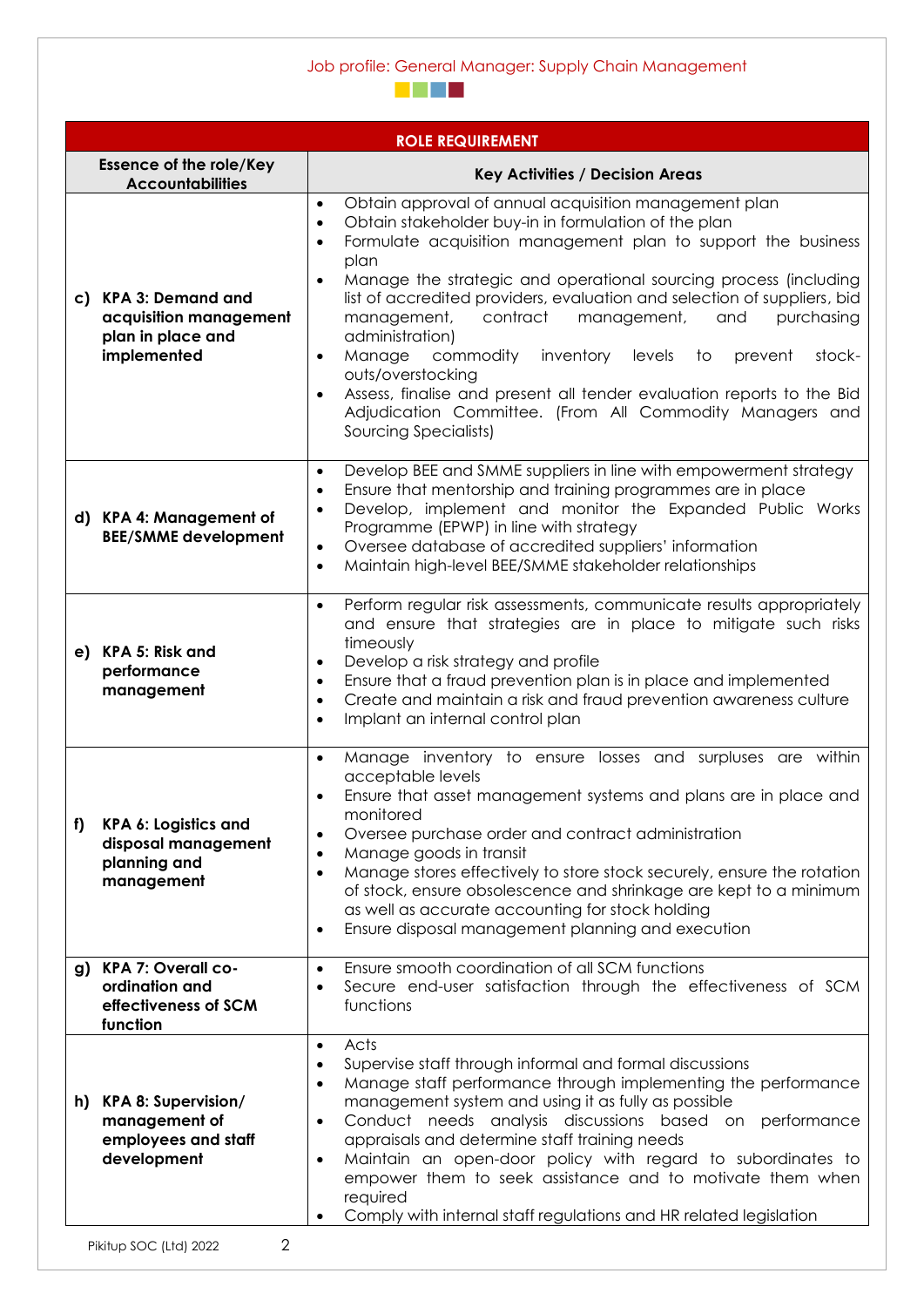Job profile: General Manager: Supply Chain Management

| <b>ROLE REQUIREMENT</b>                                                                             |                                                                                                                                                                                                                                                                                                                                                                                                                                                            |  |  |
|-----------------------------------------------------------------------------------------------------|------------------------------------------------------------------------------------------------------------------------------------------------------------------------------------------------------------------------------------------------------------------------------------------------------------------------------------------------------------------------------------------------------------------------------------------------------------|--|--|
| <b>Essence of the role/Key</b><br><b>Key Activities / Decision Areas</b><br><b>Accountabilities</b> |                                                                                                                                                                                                                                                                                                                                                                                                                                                            |  |  |
|                                                                                                     | Provide ongoing training and development<br>٠<br>Counsel and discipline staff if required                                                                                                                                                                                                                                                                                                                                                                  |  |  |
| KPA 9: Ad hoc and<br><b>Miscellaneous</b>                                                           | The list of tasks/duties and responsibilities contained in this document<br>$\bullet$<br>is not necessarily exhaustive, and employer is entitled to instruct the<br>employee to carry out additional duties or responsibilities, which<br>may fall reasonably within the ambit of the job description, or in<br>accordance with operational requirements. Such variable tasks<br>should be listed and recognized in the employee's performance<br>compact. |  |  |

**The Common** 

#### **KEY RELATIONSHIP INTERFACES**

## **Internal Key Relationships (to Pikitup):**

- Line/People Managers
- Pikitup staff

#### **External Relationships (with departments and other key parties):**

• Pikitup's Service Providers and Suppliers (Contractors, Consultants)

| <b>Job Specific Requirements</b>                                                                                                                                                                                                         |                                                                                                                                                                                                                                                |  |  |  |
|------------------------------------------------------------------------------------------------------------------------------------------------------------------------------------------------------------------------------------------|------------------------------------------------------------------------------------------------------------------------------------------------------------------------------------------------------------------------------------------------|--|--|--|
| <b>Competencies (Knowledge, skills and attributes)</b>                                                                                                                                                                                   |                                                                                                                                                                                                                                                |  |  |  |
| <b>Skills</b>                                                                                                                                                                                                                            | <b>Behaviours</b>                                                                                                                                                                                                                              |  |  |  |
| <b>Strategy Development, Planning</b><br>and Reporting<br>Customer service skills<br>Strong managerial skills<br>Computer Literacy<br>Data analysis and reporting<br>Effective verbal<br>written<br>and and<br>٠<br>communication skills | Integrity<br>٠<br>Analysis and problem solving<br>٠<br>Judgement and decision making<br>٠<br>Strategic thinking<br>$\bullet$<br><b>Building a vision</b><br>٠<br>Networking<br>Organising and prioritising<br>$\bullet$<br>Attention to detail |  |  |  |
| Knowledge: understanding of<br>$\bullet$<br>relevant legislation; knowledge<br>of relevant company<br>$\bullet$<br>procedures                                                                                                            | Knowledge and understanding of relevant legislation (such as<br>MFMA and PPPFA)<br>Knowledge of relevant company procedures                                                                                                                    |  |  |  |